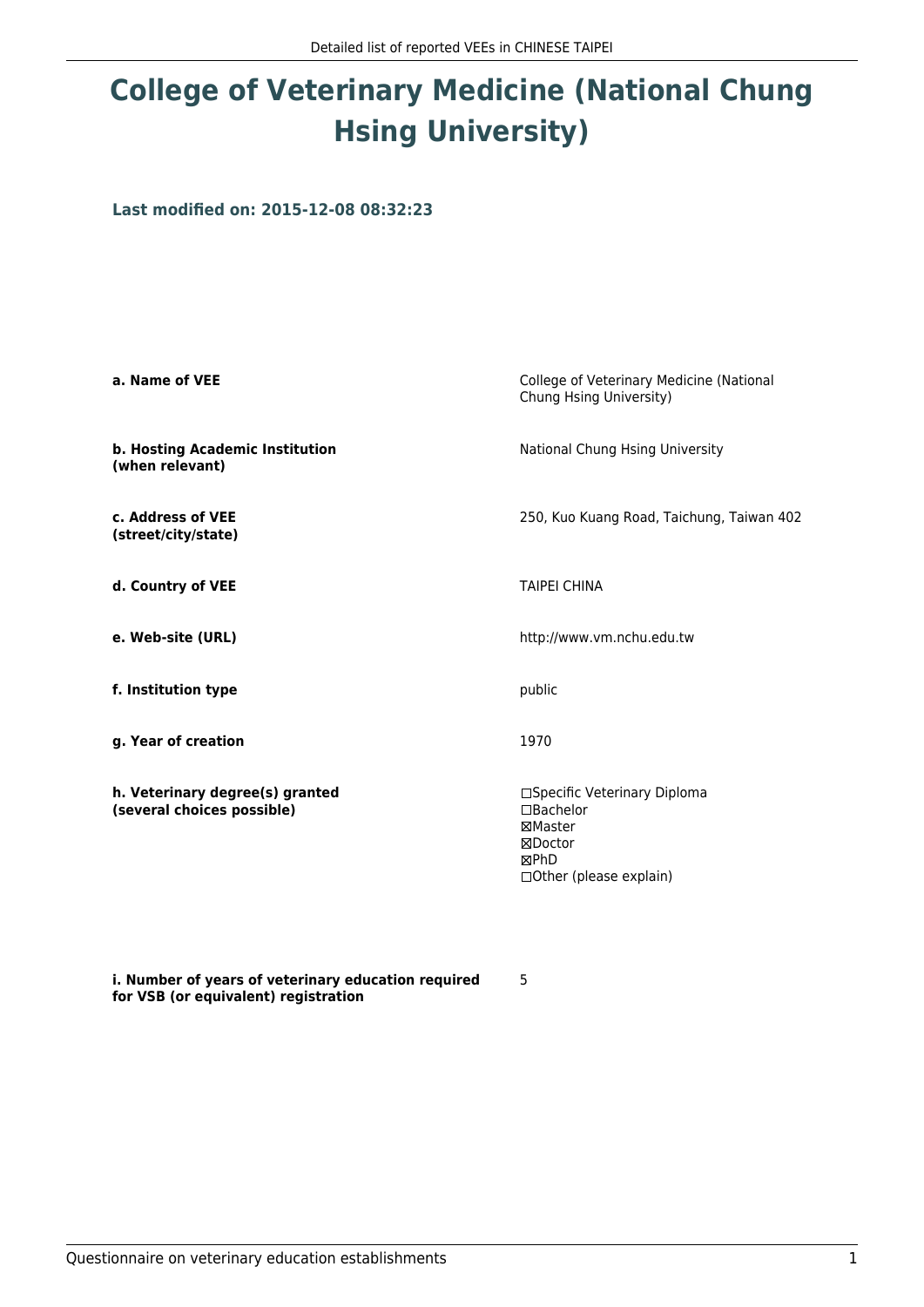**within the establishment**

|                                                                                                   | 1st Year                                                                                                                                                              | 51-100                                                                                |
|---------------------------------------------------------------------------------------------------|-----------------------------------------------------------------------------------------------------------------------------------------------------------------------|---------------------------------------------------------------------------------------|
|                                                                                                   | 2d Year                                                                                                                                                               | 51-100                                                                                |
|                                                                                                   | 3d Year                                                                                                                                                               | 51-100                                                                                |
|                                                                                                   | 4th Year                                                                                                                                                              | 51-100                                                                                |
|                                                                                                   | 5th Year                                                                                                                                                              | 51-100                                                                                |
|                                                                                                   | 6th Year                                                                                                                                                              |                                                                                       |
|                                                                                                   | 7th Year                                                                                                                                                              |                                                                                       |
| k. Average number of veterinary graduates per year<br>from the establishment                      | 51-100                                                                                                                                                                |                                                                                       |
| I. Minimum education required for admission to the<br>establishment<br>(several choices possible) | ⊠High School University Entrance<br>Qualification<br>□Pre-Veterinary Science Diploma<br>□Pre-Veterinary Science Degree<br>□Other specific VEE entrance qualifications |                                                                                       |
| m. Is there a selection procedure at<br>(several choices possible)                                | ⊠National level<br>$\Box$ State level<br>□Establishment level                                                                                                         |                                                                                       |
| n. National accreditation/certification/approval                                                  | Yes                                                                                                                                                                   |                                                                                       |
|                                                                                                   | <b>Accrediting agency:</b>                                                                                                                                            |                                                                                       |
|                                                                                                   | <b>Name of the Agency</b>                                                                                                                                             | Ministry of<br>Education                                                              |
|                                                                                                   | <b>Address of the</b><br><b>Agency</b>                                                                                                                                | No.5,<br>Zhongshan S.<br>Rd.,<br>Zhongzheng<br>Dist., Taipei<br>City 10051,<br>Taiwan |
|                                                                                                   | Country of the<br><b>Agency</b>                                                                                                                                       | <b>TAIPEI CHINA</b>                                                                   |
|                                                                                                   | Date granted (yyyy-<br>mm-dd)                                                                                                                                         | 1970-08-01                                                                            |
|                                                                                                   | <b>Period of validity</b><br>(years)                                                                                                                                  | 99                                                                                    |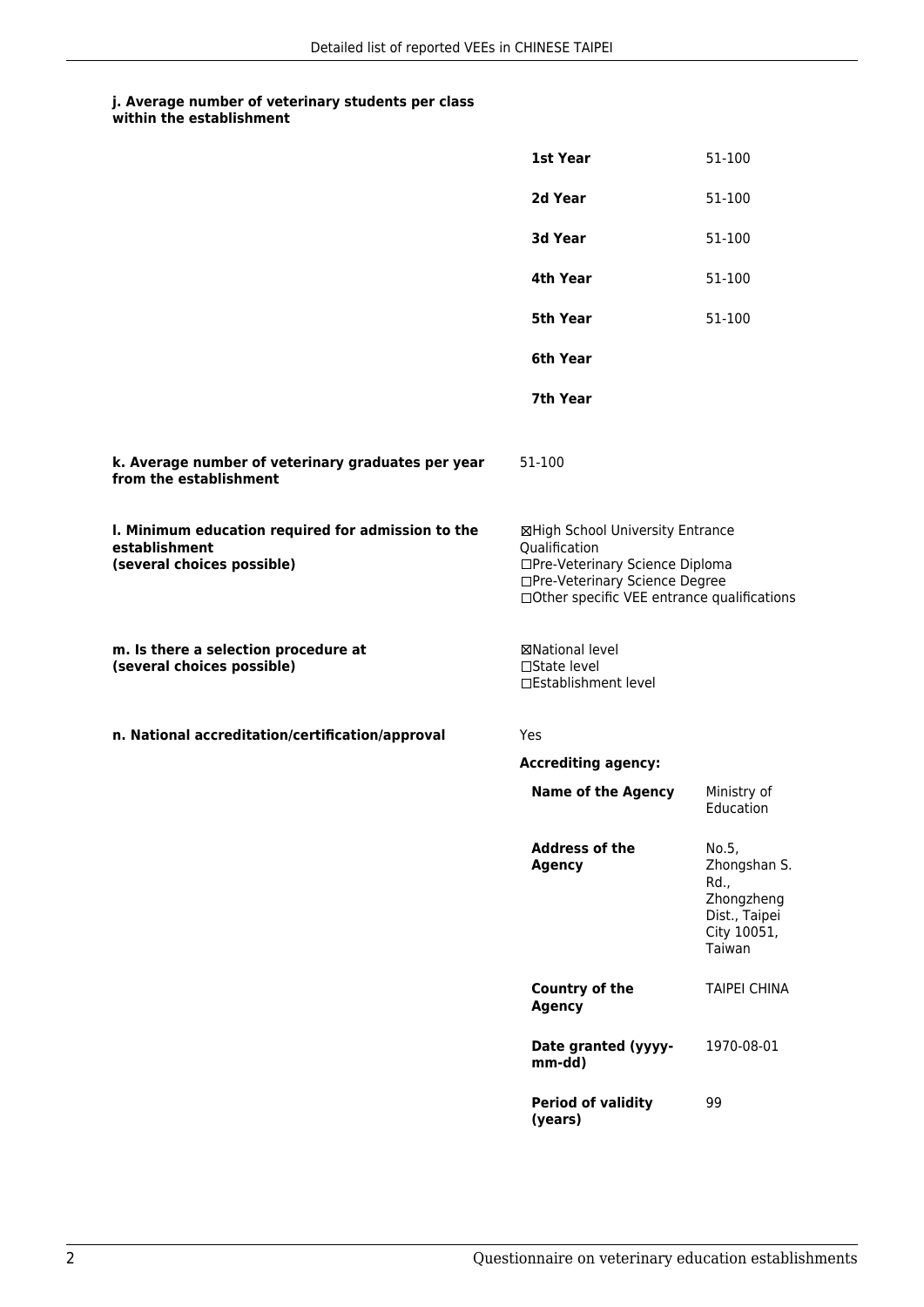**o. Regional accreditation/certification/approval** No

**p. Any form of other international accreditation/certification/approval?** No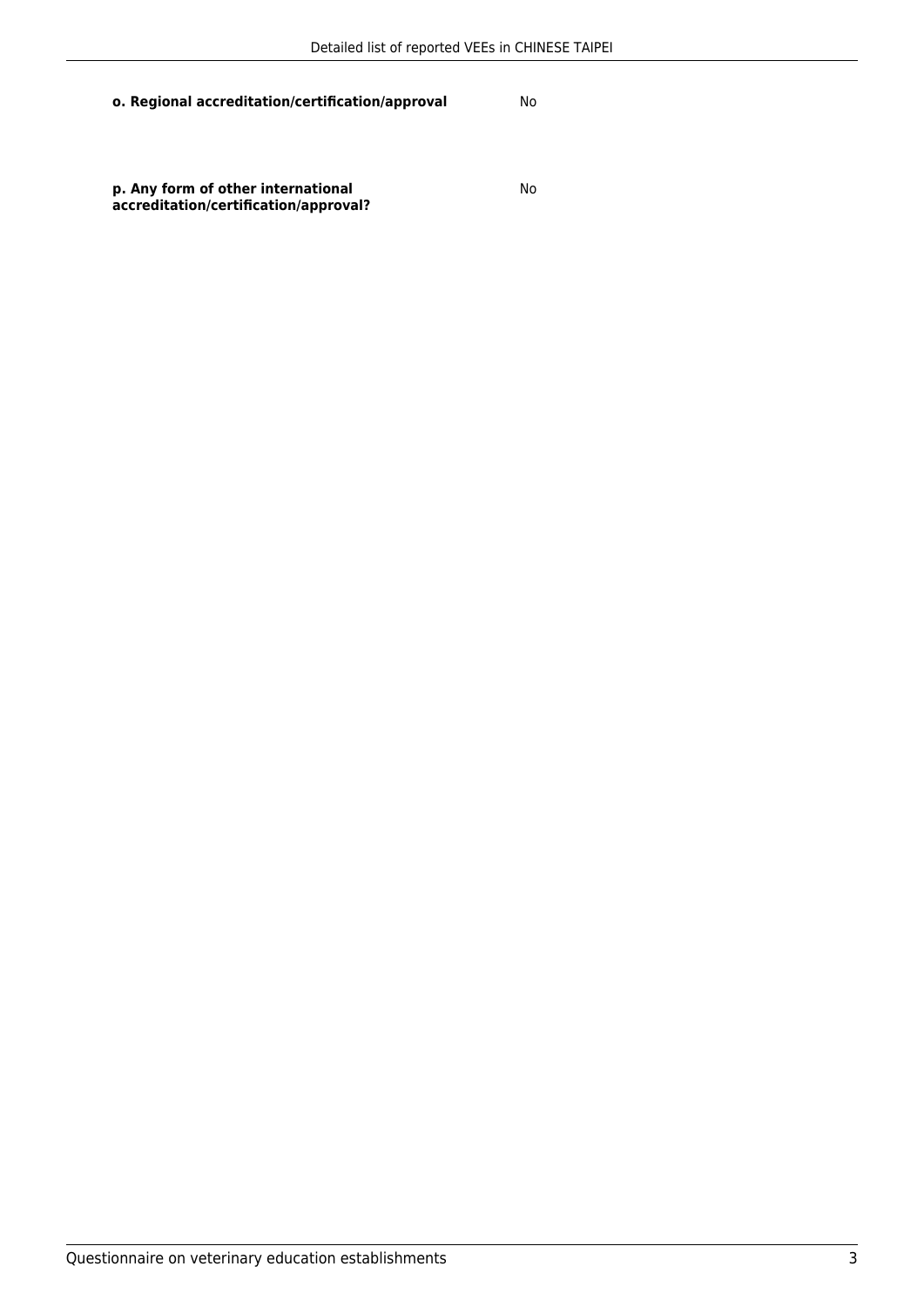# **College of Veterinary Medicine (National Pingtung University of Science and Technology)**

**Last modified on: 2015-12-08 08:32:58**

| a. Name of VEE                                                | College of Veterinary Medicine (National<br>Pingtung University of Science and<br>Technology)              |
|---------------------------------------------------------------|------------------------------------------------------------------------------------------------------------|
| b. Hosting Academic Institution<br>(when relevant)            | National Pingtung University of Science and<br>Technology                                                  |
| c. Address of VEE<br>(street/city/state)                      | 1, Shuefu Road, Neipu, Pingtung 91201,<br>Taiwan                                                           |
| d. Country of VEE                                             | <b>TAIPEI CHINA</b>                                                                                        |
| e. Web-site (URL)                                             | http://mportal.npust.edu.tw/b                                                                              |
| f. Institution type                                           | public                                                                                                     |
| g. Year of creation                                           | 1954                                                                                                       |
| h. Veterinary degree(s) granted<br>(several choices possible) | □Specific Veterinary Diploma<br>□Bachelor<br>⊠Master<br>⊠Doctor<br><b>MPhD</b><br>□ Other (please explain) |

**i. Number of years of veterinary education required for VSB (or equivalent) registration**

5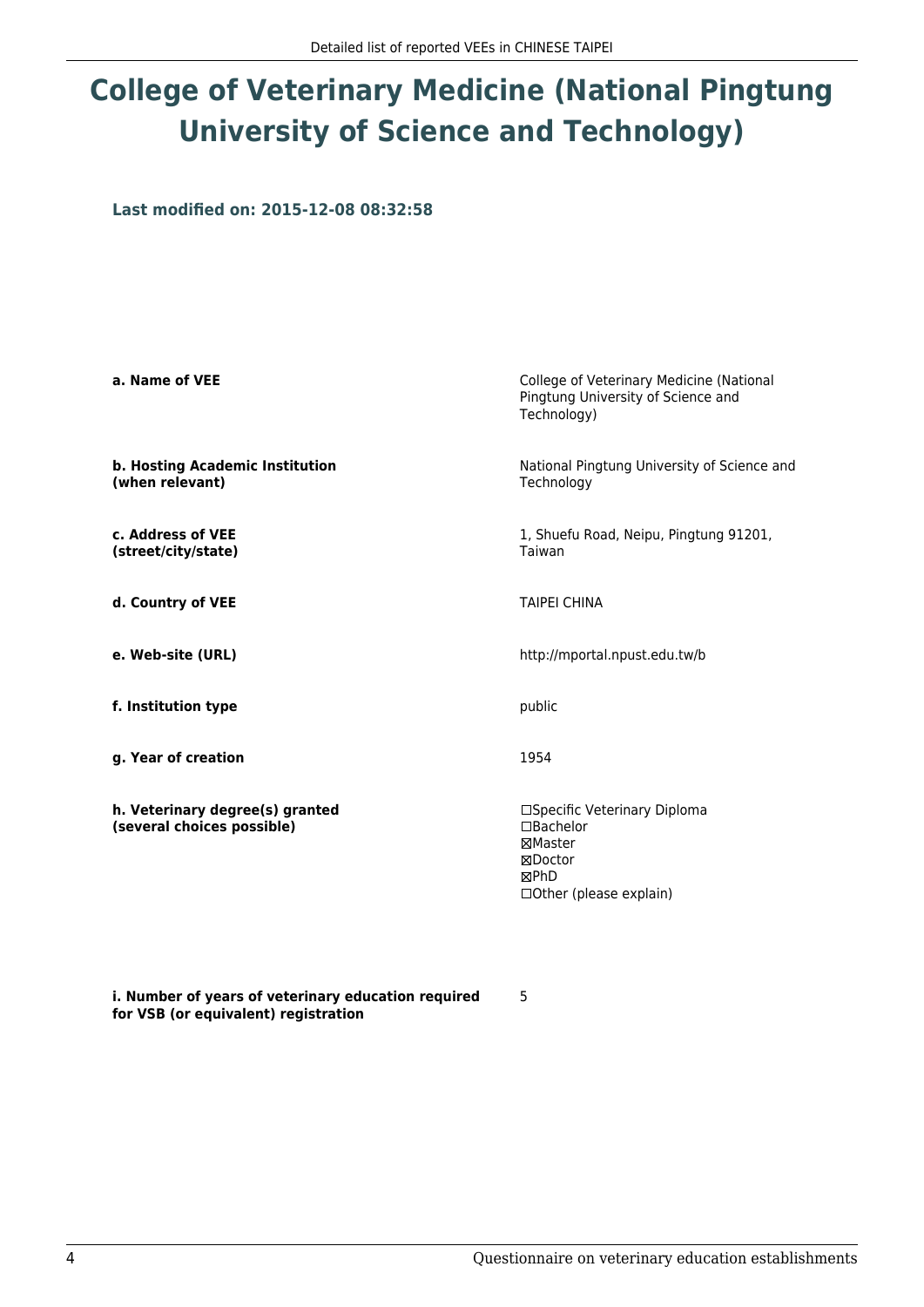**within the establishment**

|                                                                                                   | 1st Year                                                                                                                                                              | 51-100                                                                                |
|---------------------------------------------------------------------------------------------------|-----------------------------------------------------------------------------------------------------------------------------------------------------------------------|---------------------------------------------------------------------------------------|
|                                                                                                   | 2d Year                                                                                                                                                               | 51-100                                                                                |
|                                                                                                   | 3d Year                                                                                                                                                               | 51-100                                                                                |
|                                                                                                   | 4th Year                                                                                                                                                              | 51-100                                                                                |
|                                                                                                   | <b>5th Year</b>                                                                                                                                                       | 51-100                                                                                |
|                                                                                                   | 6th Year                                                                                                                                                              |                                                                                       |
|                                                                                                   | 7th Year                                                                                                                                                              |                                                                                       |
| k. Average number of veterinary graduates per year<br>from the establishment                      | 51-100                                                                                                                                                                |                                                                                       |
| I. Minimum education required for admission to the<br>establishment<br>(several choices possible) | ⊠High School University Entrance<br>Qualification<br>□Pre-Veterinary Science Diploma<br>□Pre-Veterinary Science Degree<br>□Other specific VEE entrance qualifications |                                                                                       |
| m. Is there a selection procedure at<br>(several choices possible)                                | ⊠National level<br>$\Box$ State level<br>□Establishment level                                                                                                         |                                                                                       |
| n. National accreditation/certification/approval                                                  | <b>Yes</b>                                                                                                                                                            |                                                                                       |
|                                                                                                   | <b>Accrediting agency:</b>                                                                                                                                            |                                                                                       |
|                                                                                                   | <b>Name of the Agency</b>                                                                                                                                             | Ministry of<br>Education                                                              |
|                                                                                                   | <b>Address of the</b><br><b>Agency</b>                                                                                                                                | No.5,<br>Zhongshan S.<br>Rd.,<br>Zhongzheng<br>Dist., Taipei<br>City 10051,<br>Taiwan |
|                                                                                                   | Country of the<br><b>Agency</b>                                                                                                                                       | <b>TAIPEI CHINA</b>                                                                   |
|                                                                                                   | Date granted (yyyy-<br>mm-dd)                                                                                                                                         | 1954-08-01                                                                            |
|                                                                                                   | <b>Period of validity</b><br>(years)                                                                                                                                  | 99                                                                                    |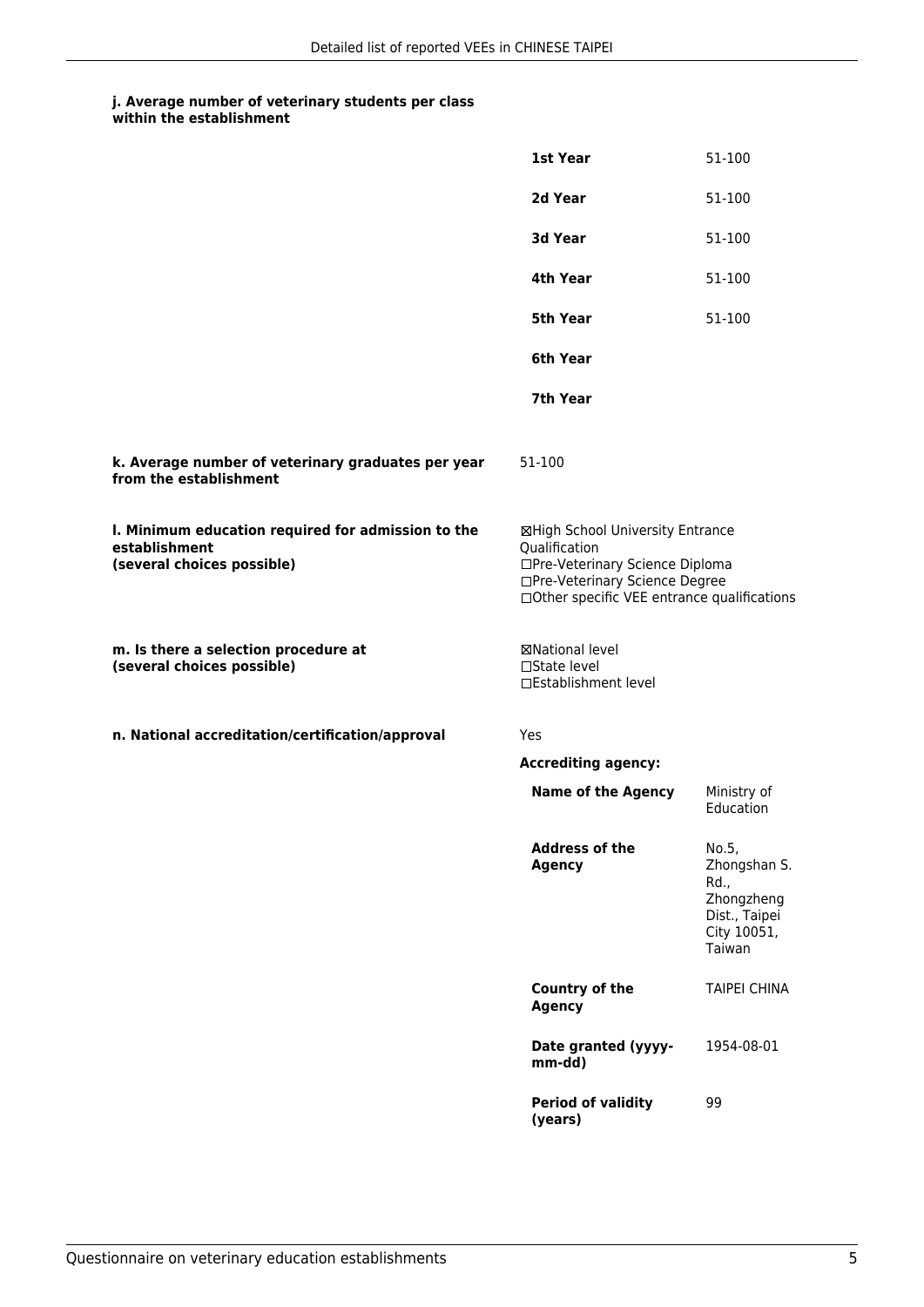**o. Regional accreditation/certification/approval** No

**p. Any form of other international accreditation/certification/approval?** No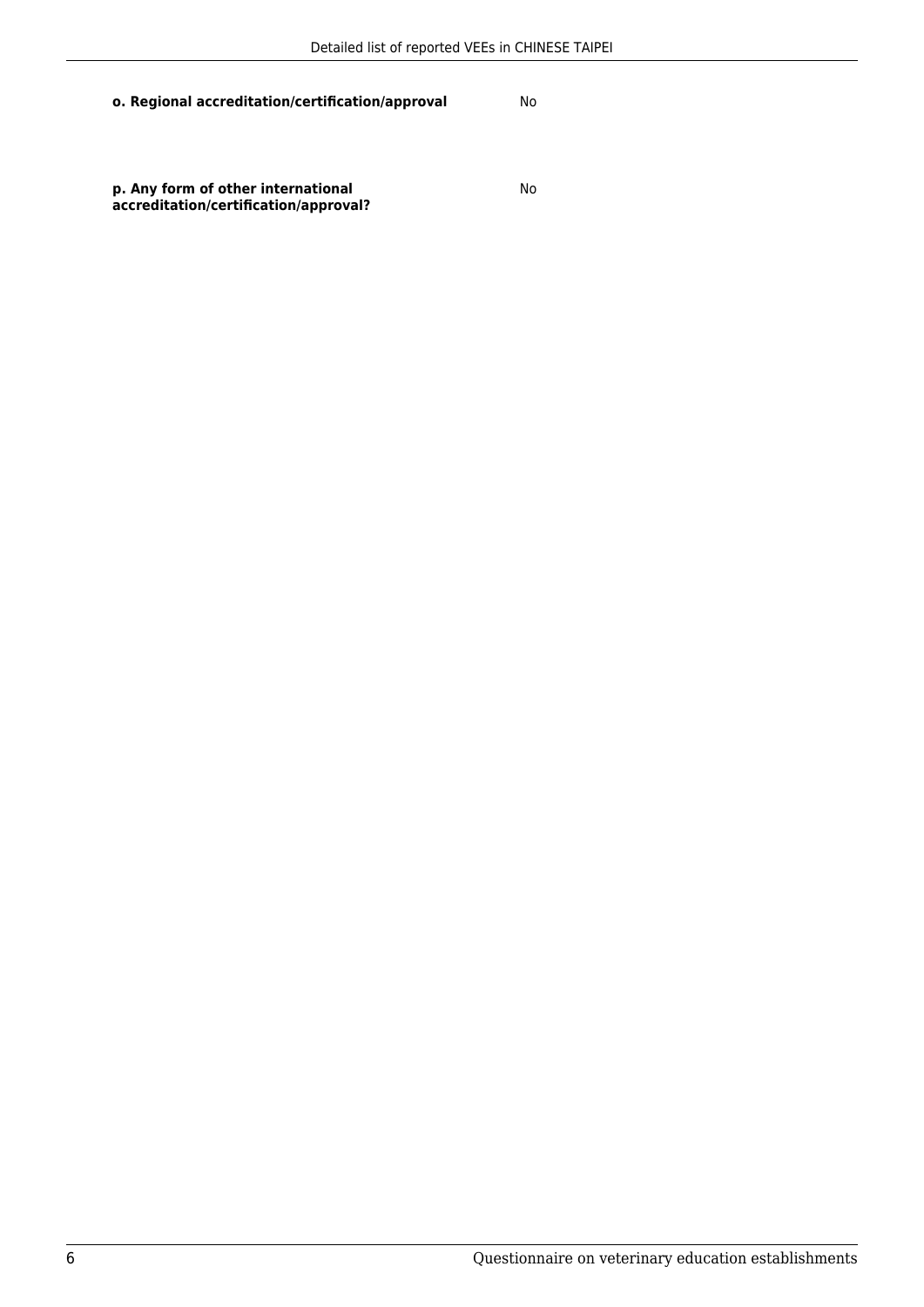## **Department of Veterinary Medicine (National Chiayi University)**

**Last modified on: 2015-12-08 08:32:41**

| a. Name of VEE                                                | Department of Veterinary Medicine (National<br>Chiayi University)                                         |
|---------------------------------------------------------------|-----------------------------------------------------------------------------------------------------------|
| b. Hosting Academic Institution<br>(when relevant)            | National Chiayi University                                                                                |
| c. Address of VEE<br>(street/city/state)                      | No. 580, Xinmin Road, Chiayi City 600,<br>Taiwan                                                          |
| d. Country of VEE                                             | <b>TAIPEI CHINA</b>                                                                                       |
| e. Web-site (URL)                                             | http://www.ncyu.edu.tw/dvmpc                                                                              |
| f. Institution type                                           | public                                                                                                    |
| g. Year of creation                                           | 1952                                                                                                      |
| h. Veterinary degree(s) granted<br>(several choices possible) | □Specific Veterinary Diploma<br>□Bachelor<br>⊠Master<br>⊠Doctor<br>$\Box$ PhD<br>□ Other (please explain) |

5

**i. Number of years of veterinary education required for VSB (or equivalent) registration**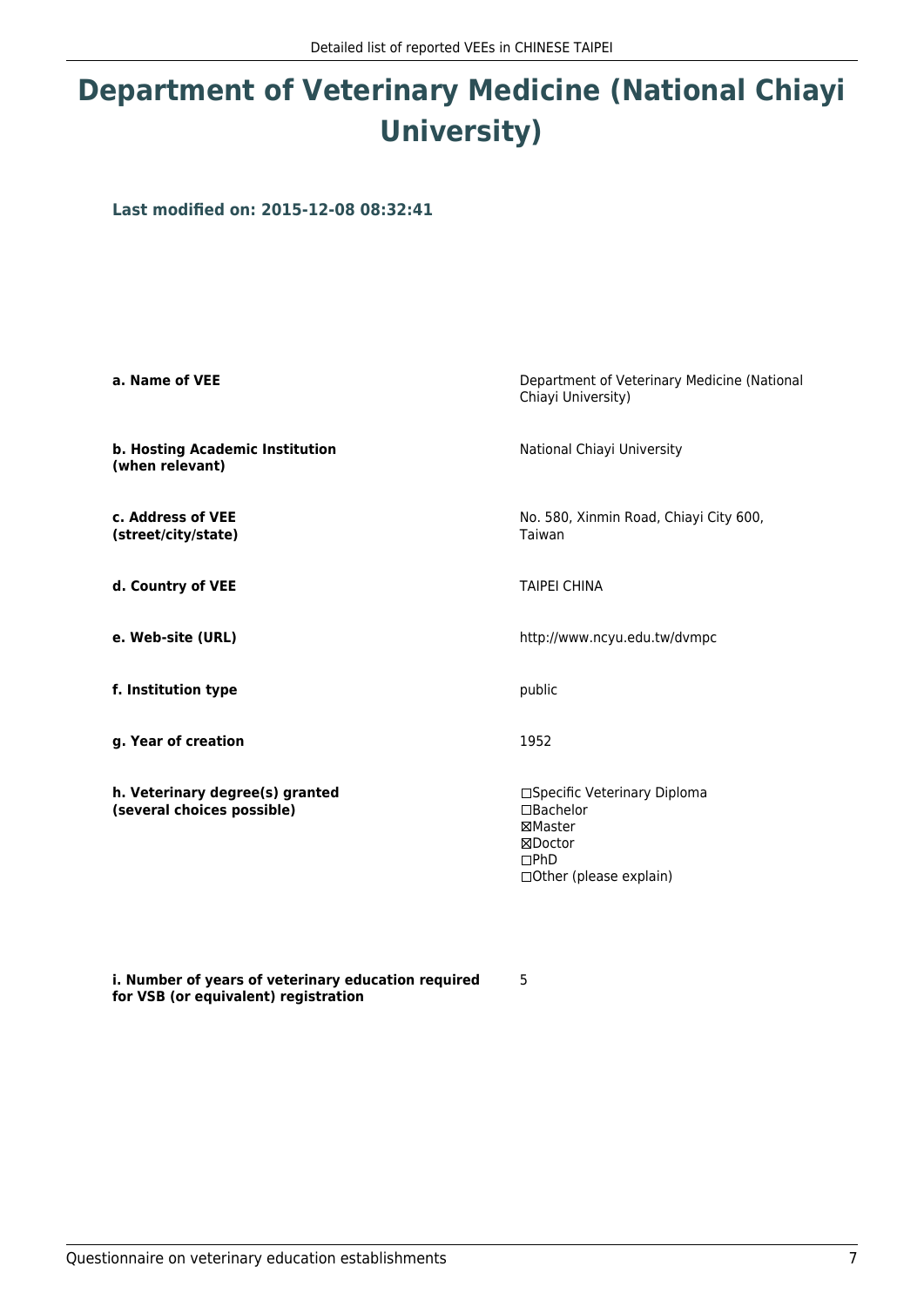|                                                                                                   | 1st Year                                                                                                                                                              | $0 - 50$                                                                              |
|---------------------------------------------------------------------------------------------------|-----------------------------------------------------------------------------------------------------------------------------------------------------------------------|---------------------------------------------------------------------------------------|
|                                                                                                   | 2d Year                                                                                                                                                               | $0 - 50$                                                                              |
|                                                                                                   | 3d Year                                                                                                                                                               | $0 - 50$                                                                              |
|                                                                                                   | 4th Year                                                                                                                                                              | $0 - 50$                                                                              |
|                                                                                                   | 5th Year                                                                                                                                                              | $0 - 50$                                                                              |
|                                                                                                   | 6th Year                                                                                                                                                              |                                                                                       |
|                                                                                                   | 7th Year                                                                                                                                                              |                                                                                       |
| k. Average number of veterinary graduates per year<br>from the establishment                      | $0 - 50$                                                                                                                                                              |                                                                                       |
| I. Minimum education required for admission to the<br>establishment<br>(several choices possible) | ⊠High School University Entrance<br>Qualification<br>□Pre-Veterinary Science Diploma<br>□Pre-Veterinary Science Degree<br>□Other specific VEE entrance qualifications |                                                                                       |
| m. Is there a selection procedure at<br>(several choices possible)                                | ⊠National level<br>□State level<br>□Establishment level                                                                                                               |                                                                                       |
| n. National accreditation/certification/approval                                                  | Yes                                                                                                                                                                   |                                                                                       |
|                                                                                                   | <b>Accrediting agency:</b>                                                                                                                                            |                                                                                       |
|                                                                                                   | <b>Name of the Agency</b>                                                                                                                                             | Ministry of<br>Education                                                              |
|                                                                                                   | <b>Address of the</b><br><b>Agency</b>                                                                                                                                | No.5,<br>Zhongshan S.<br>Rd.,<br>Zhongzheng<br>Dist., Taipei<br>City 10051,<br>Taiwan |
|                                                                                                   | <b>Country of the</b><br><b>Agency</b>                                                                                                                                | <b>TAIPEI CHINA</b>                                                                   |
|                                                                                                   | Date granted (yyyy-<br>mm-dd)                                                                                                                                         | 1952-08-01                                                                            |
|                                                                                                   | <b>Period of validity</b><br>(years)                                                                                                                                  | 99                                                                                    |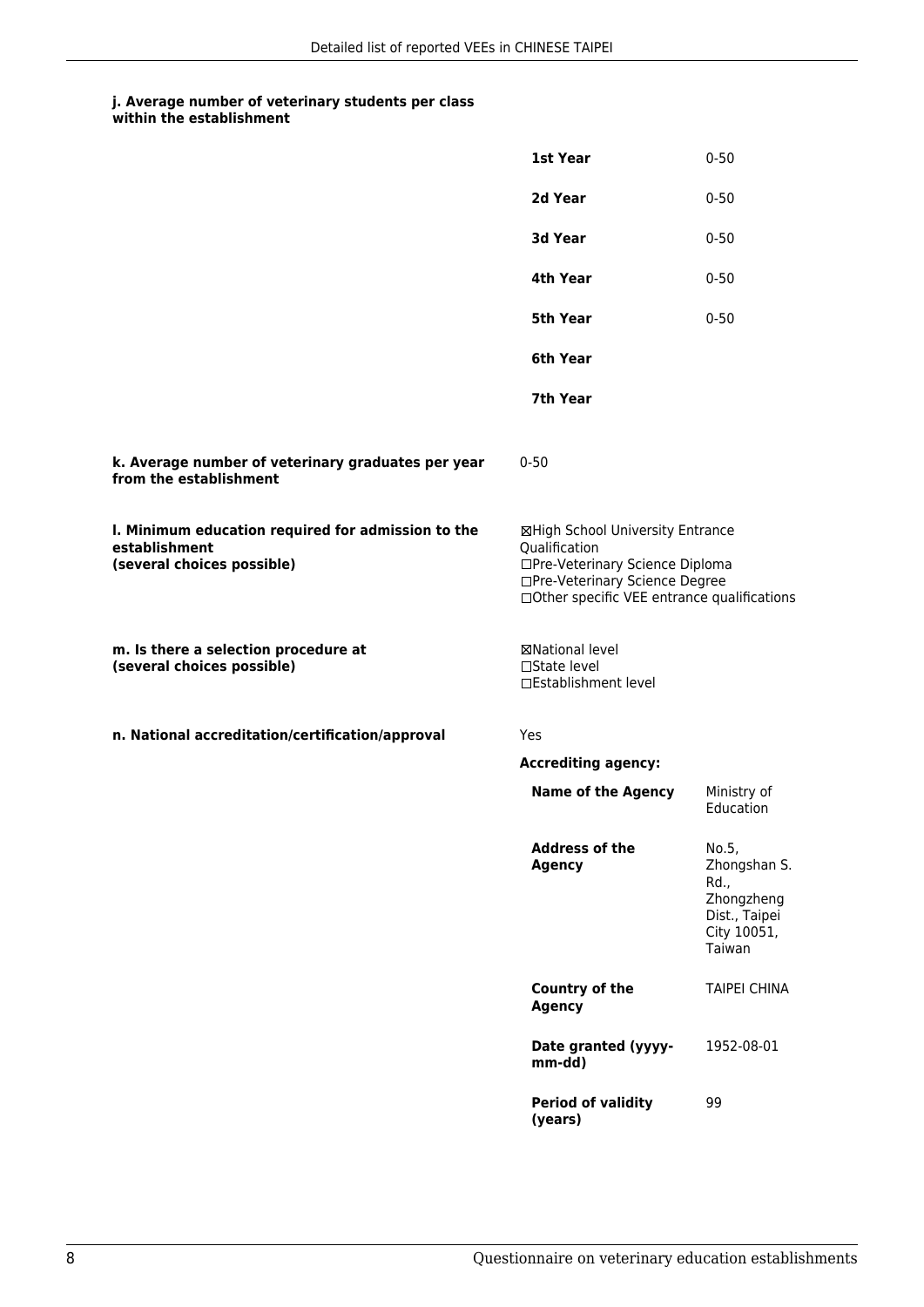**o. Regional accreditation/certification/approval** No

**p. Any form of other international accreditation/certification/approval?** No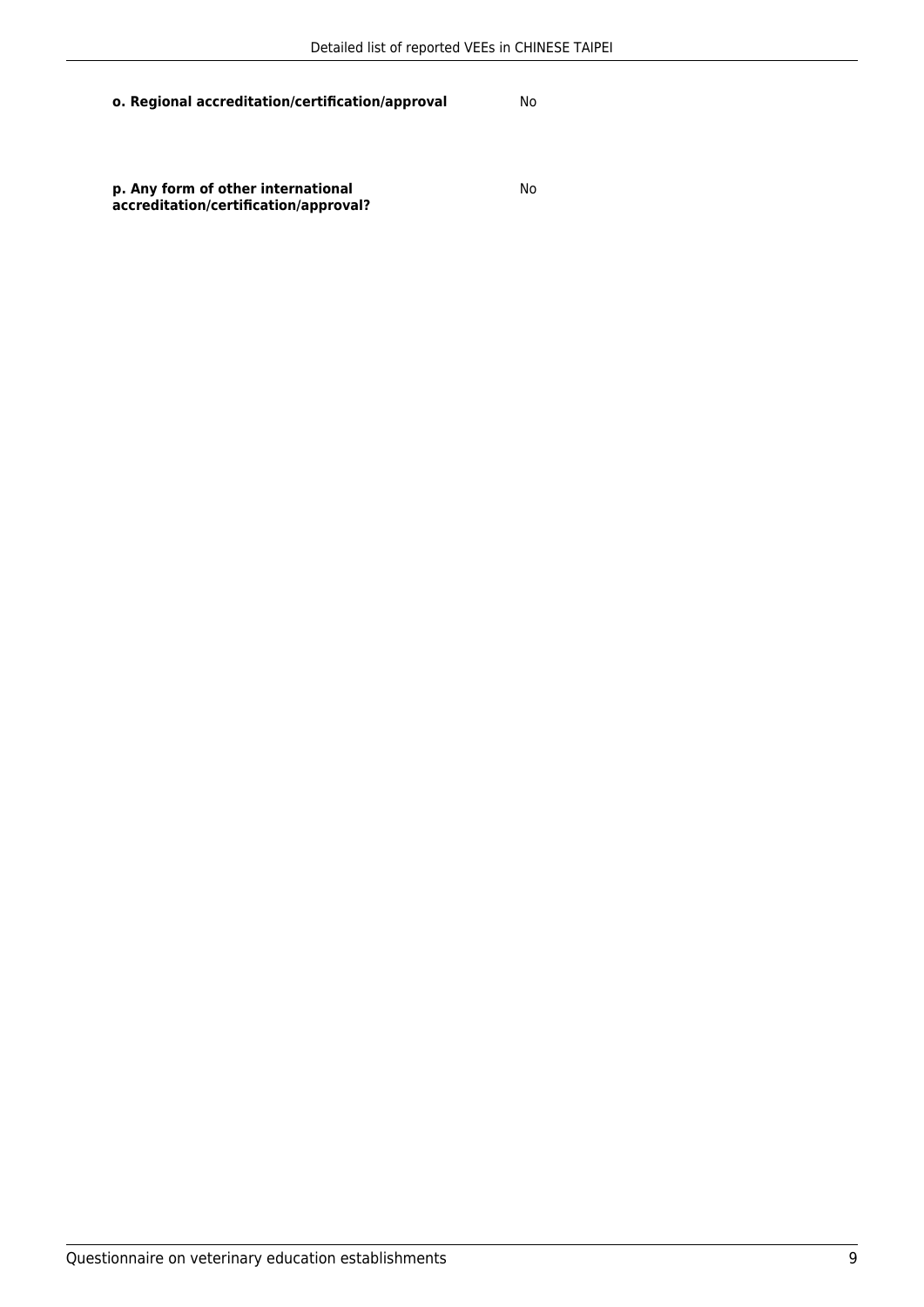# **School of Veterinary Medicine (National Taiwan University)**

**Last modified on: 2015-12-08 08:32:07**

| a. Name of VEE                                                | School of Veterinary Medicine (National<br>Taiwan University)                                                  |
|---------------------------------------------------------------|----------------------------------------------------------------------------------------------------------------|
| b. Hosting Academic Institution<br>(when relevant)            | National Taiwan University                                                                                     |
| c. Address of VEE<br>(street/city/state)                      | No. 1, Section 4, Rossevelt Road,<br>Taipei, 10617, Taiwan                                                     |
| d. Country of VEE                                             | <b>TAIPEI CHINA</b>                                                                                            |
| e. Web-site (URL)                                             | http://www.vm.ntu.edu.tw/DVM/                                                                                  |
| f. Institution type                                           | public                                                                                                         |
| g. Year of creation                                           | 1959                                                                                                           |
| h. Veterinary degree(s) granted<br>(several choices possible) | □Specific Veterinary Diploma<br>$\Box$ Bachelor<br>⊠Master<br>⊠Doctor<br>⊠PhD<br>$\Box$ Other (please explain) |

5

**i. Number of years of veterinary education required for VSB (or equivalent) registration**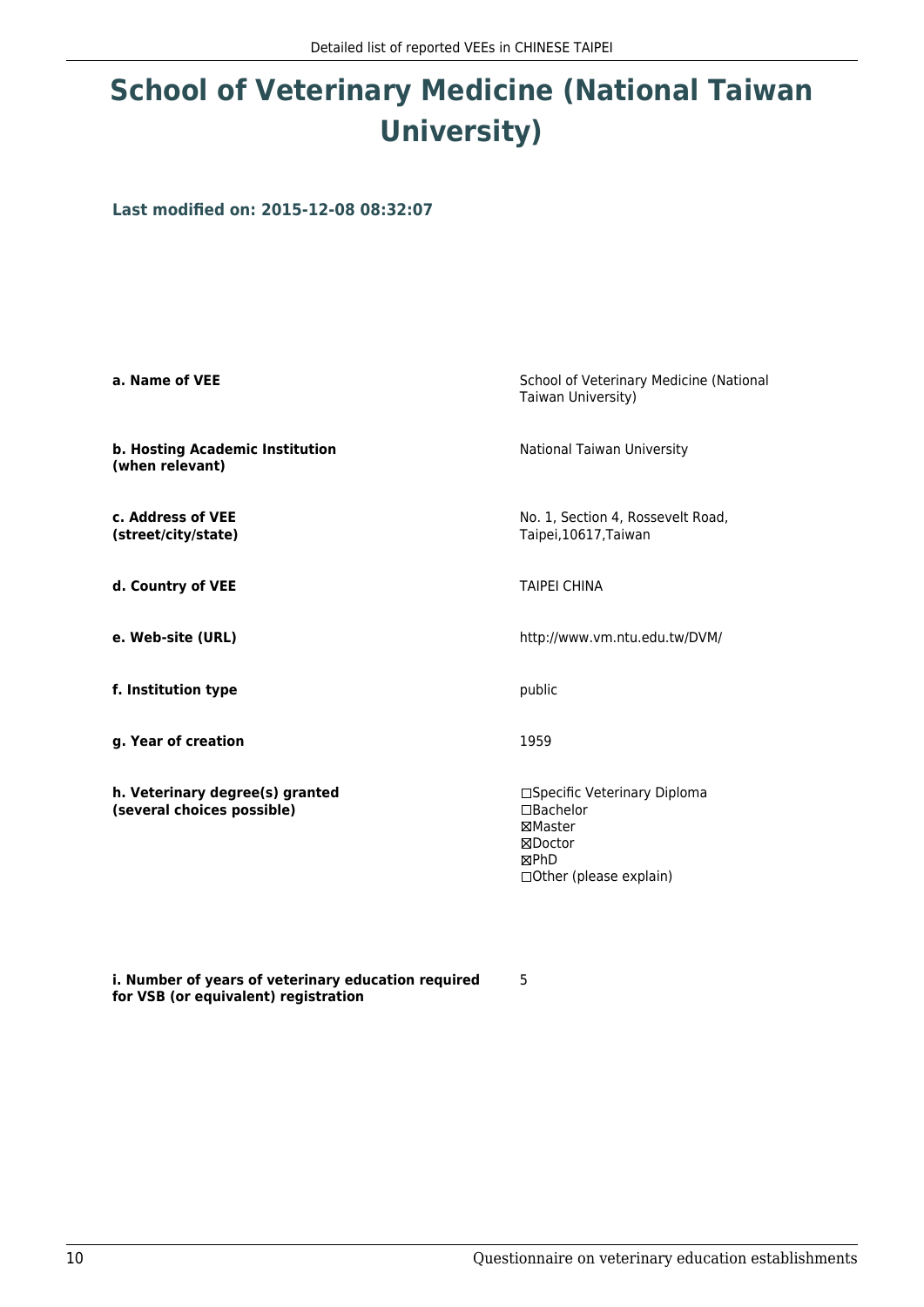**within the establishment**

|                                                                                                   | 1st Year                                                                                                                                                              | 51-100                                                                                |
|---------------------------------------------------------------------------------------------------|-----------------------------------------------------------------------------------------------------------------------------------------------------------------------|---------------------------------------------------------------------------------------|
|                                                                                                   | 2d Year                                                                                                                                                               | 51-100                                                                                |
|                                                                                                   | 3d Year                                                                                                                                                               | 51-100                                                                                |
|                                                                                                   | 4th Year                                                                                                                                                              | 51-100                                                                                |
|                                                                                                   | 5th Year                                                                                                                                                              | 51-100                                                                                |
|                                                                                                   | 6th Year                                                                                                                                                              |                                                                                       |
|                                                                                                   | 7th Year                                                                                                                                                              |                                                                                       |
| k. Average number of veterinary graduates per year<br>from the establishment                      | 51-100                                                                                                                                                                |                                                                                       |
| I. Minimum education required for admission to the<br>establishment<br>(several choices possible) | ⊠High School University Entrance<br>Qualification<br>⊠Pre-Veterinary Science Diploma<br>⊠Pre-Veterinary Science Degree<br>⊠Other specific VEE entrance qualifications |                                                                                       |
| m. Is there a selection procedure at<br>(several choices possible)                                | ⊠National level<br>□State level<br>□Establishment level                                                                                                               |                                                                                       |
| n. National accreditation/certification/approval                                                  | Yes                                                                                                                                                                   |                                                                                       |
|                                                                                                   | <b>Accrediting agency:</b>                                                                                                                                            |                                                                                       |
|                                                                                                   | <b>Name of the Agency</b>                                                                                                                                             | Ministry of<br>Education                                                              |
|                                                                                                   | <b>Address of the</b><br><b>Agency</b>                                                                                                                                | No.5,<br>Zhongshan S.<br>Rd.,<br>Zhongzheng<br>Dist., Taipei<br>City 10051,<br>Taiwan |
|                                                                                                   | Country of the<br><b>Agency</b>                                                                                                                                       | <b>TAIPEI CHINA</b>                                                                   |
|                                                                                                   | Date granted (yyyy-<br>mm-dd)                                                                                                                                         | 1959-08-01                                                                            |
|                                                                                                   | <b>Period of validity</b><br>(years)                                                                                                                                  | 99                                                                                    |